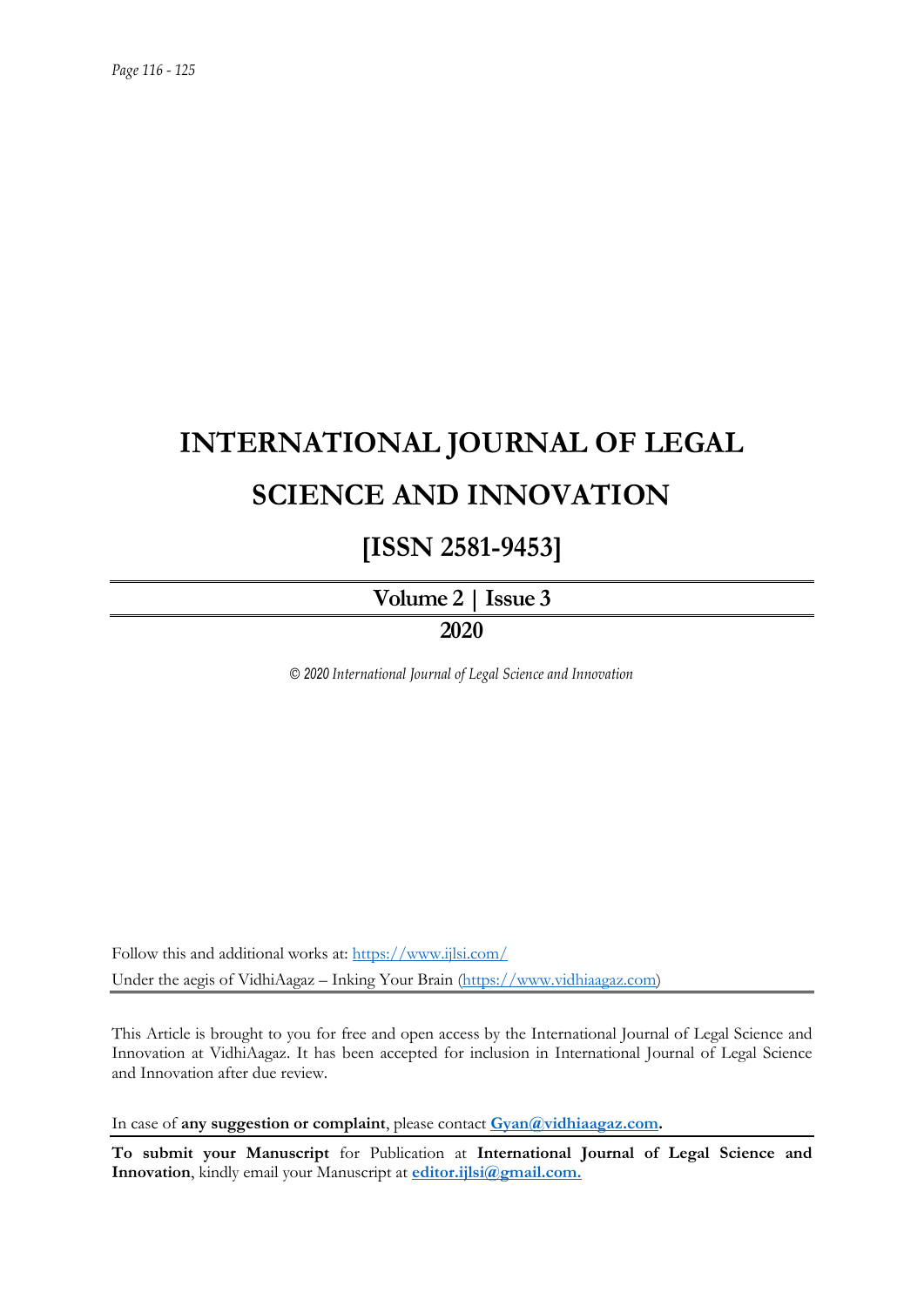# **Scope of Criminal Psychology**

**NAGENDRA SINGH<sup>1</sup> AND NEHA MAHESHWARI<sup>2</sup>**

#### **ABSTRACT**

*Whenever a person commits crime there are always some reasons behind it. Reasons are basically the building blocks of psychology. whenever any person feels that he has so strong reasons behind which he can hide and commit the crime than these reasons are nothing short of criminal psychology of that person. And whenever the questions comes that what all things can be done to prevent or lessen the ever increasing crime rate. Than the first step which should be taken to prevent the crime rate is to understand the psychology of the criminal because psychology ultimately develops from reasons and unless the reasons are known it is just impossible to stop the crime rate.Sso for this particular reason the role of criminal psychologist comes into play. This paper describes the character and role of criminal psychologist in today's world in which the crime rate is increasing like never before. From starting with the basic notions of criminal psychology till the duties or functions which are required to be performed by criminal psychologist each and every thing has been discussed in this paper in detail. History of criminal psychology has been discussed in depth. The reasons behind the growth of this branch of criminal science have been elaborated. While discussing all these aspects of criminal psychology there is one major sub-topic in this paper which has been described in detail which often creates confusion in the mind of people that is differences in criminal psychology and forensic psychology. Generally people misunderstand this concept because these two branches are so similar in nature that often people end up getting consfused while reading this concept. But on the other hand it is true that these two have some distinct and unique features of their own and the same have been discussed in the paper in detail.*

### **I. INTRODUCTION**

-

This article focuses on Criminal Psychology and its scope. Within this section of the article, we will first of all seek to clarify why each human being in illegal activity is entirely different. We should not lose sight of the specific laws that could apply to all those engaged in the crime itself (e.g. offender) or investigation procedure (e.g. witnesses) until we study

<sup>&</sup>lt;sup>1</sup> Author is a Student at Manipal University Jaipur, India.

<sup>2</sup> Author is a Student at Manipal University Jaipur, India.

<sup>© 2020.</sup> International Journal of Legal Science and Innovation [ISSN 2581-9453]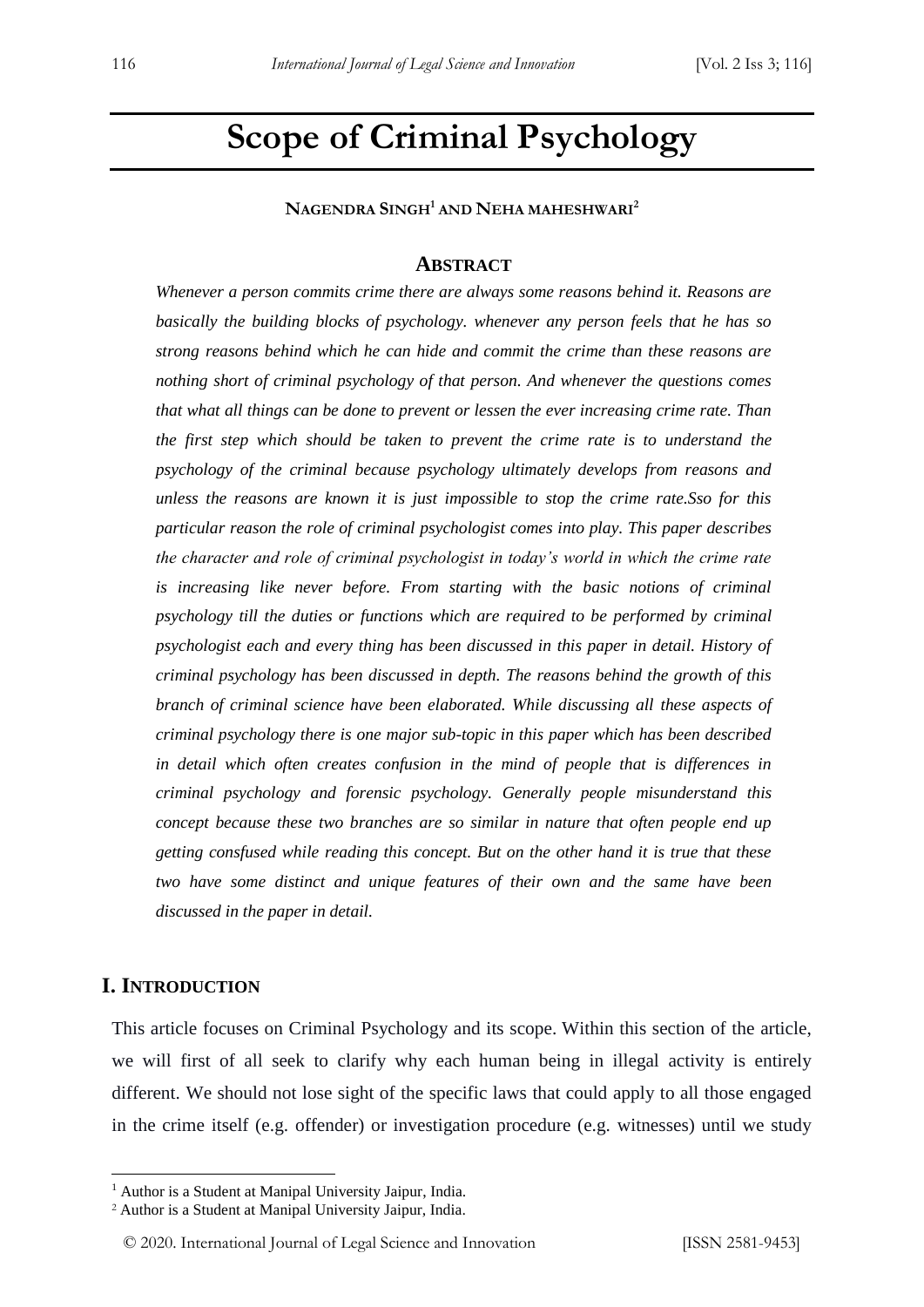this issue constantly. That's why criminal psychology is so fascinating, as experts state, and why they take pride in their work very much. Persons with this career path also attempt to figure out why people commit offenses, what intentions they have, and what has made them commit offenses. The study on the relationship between cause and effect varies from a childhood atmosphere for a serial murderer to psychiatric turmoil, which drives them to loot a bank for financial difficulties.

# **II. WHAT IS CRIMINAL PSYCHOLOGY?**

The analysis of the perceptions, motives, and emotions of criminals, both illustrated by criminal behavior, is criminal psychology. The research assessed how and why someone commits a crime as well as the reactions following the crime. There are several definitions of the term "criminal psychology" It still has no meaning recognized today. It can be described as the science that helps research institutions to carry out their tasks more effectively through the application of psychological knowledge.

# **III. HISTORY**

As we understand, the field of criminal psychology was launched at the beginning of the 19th century. Therefore, they are no such great historical occurrences in the history of the psychology of crime. Yet the origins of criminal psychology seen in the United Kingdom and areas of the United States, Europe, and Russia can still be traced.

In India, the first group of experimental psychology in Calcutta University was founded in 1916. The Lok Nayak Jayaprakash National Criminological and Forensic Science Institute were established in Delhi in 1972.

A.P.A. was then accepted as a specialist field in 2001.

Not too long ago, criminal justice was established as a scientific field. The colleges stopped teaching towards the end of the 19th century. However, the investigator's utilized techniques for identifying suspects earlier. German psychologist Hugo Munsterberg is supposed to begin the psychology of the criminals, and his psychologists are still using his tasks from the 19th to the 20th centuries. Throughout the entire cycle of criminal war, the role of crime psychologists has grown exponentially since the beginning of the 20th century, and their research in every developing country in the world is widely respected today.

# **IV. CRIMINAL PSYCHOLOGICAL SIGNIFICANCE**

Crime is like a cauldron inside a pond that impacts people any time it is done. This was never more important to locate those that are liable to maintain a clear to fair judicial procedure.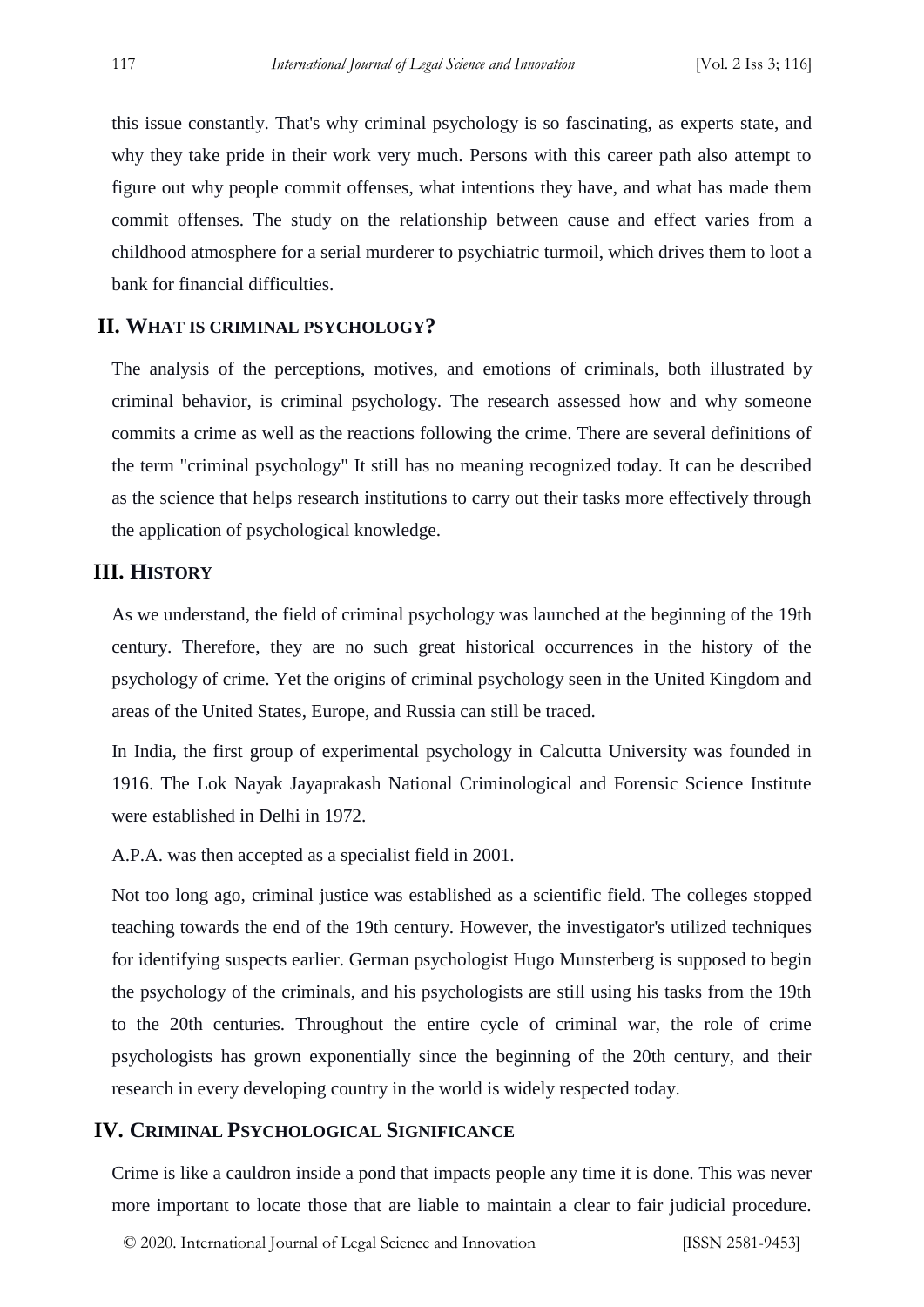Crime psychologists allow law enforcement to apprehend guilty offenders and help teach them more about the criminal mind through their insightful research.

#### **What is the work environment of a criminal psychologist?**

A variety of settings can include criminal psychologists. Many work as a private agent, others work in public institutions in full time, mostly in law enforcement agencies, others of them tend to work in college and other educational centers. Others work in private.

They collaborate with the police and federal agents together to better settle cases and images of various types of criminals usually abuse, including murderers, abductors, rapists, and so on. They can also partner and private attorneys, state attorneys, and the criminal defender service. They can also collaborate with prosecutors. The bulk of forensic psychologists invest their time in court or the workplace.

They spend a lot of their working days investigating crimes, assessing witnesses, questioning individuals, researching the life experience of the defendant, giving expert evidence at the trial. Many work full-time, but those working in private companies or colleges typically have more flexible hours.

# **In short, forensic psychology should be seen by:**

#### Practices in private

- $\triangleright$  School of Academy
- $\triangleright$  Hospitals forensic.
- $\triangleright$  Facility correction.
- $\triangleright$  Clinics of medicine

Law enforcement bodies

 $\triangleright$  Centers for mental health.

The function of criminal psychologists in television shows is glamorized and over-estimated. Police officers will not assist criminals in the arrest. In reality, it is never too straightforward to fix a case as illustrated in Television shows. In most cases, a response to crime takes weeks, months, or even years.

While criminal psychology isn't what you would expect from Television shows, it's far from dull. Each day, you should do something else working in this area. You may, for example, spend hours solving complex puzzles, encourage people who have done wrongdoing to do a psychiatric assessment or even work in computer-related fields like an online scam.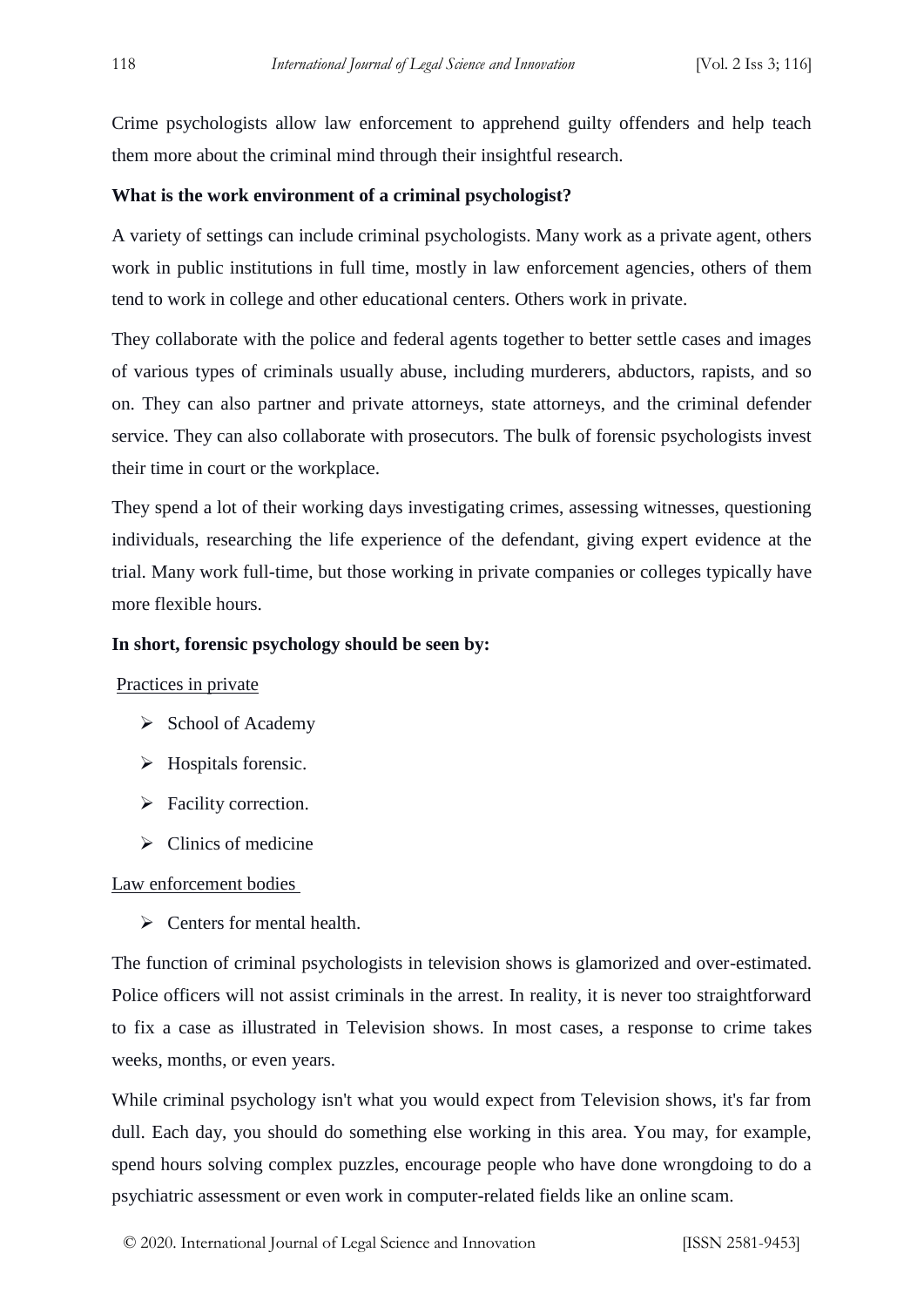# **The four duties of criminal psychologists**

In 1981, Professor Lionel Haward identified one of the pathologists in UK criminal psychology as four potential avenues for psychologists to participate in criminal prosecutions through their professional engagement. The following are:

Clinical: the psychologist is involved in the evaluation to make a clinical judgment in this situation. To assist with the assessment, the psychologist could use screening methods, interviews, or psychometric instruments. These tests will assist in deciding how the person involved is handled. For eg, help us to decide whether you should take a trial or whether you have a psychiatric condition related to whether or not you should follow the process.

Experimental: The psychologist's job is in this case to conduct research and educate a case. This could include conducting experimental tests to illustrate a point or provide the court with additional information. False memory, credible eyewitness experiments, and so on may be involved.

Actuarial: This task entails using statistics to advise an event. A counselor, for instance, might be asked to suggest the likelihood of a case. For example, courts may question the probability of an offender reoffending after a sentence is refused.

Advisory: A policeman can advise you on how the inquiry should be conducted here. For example, what is the ideal way for the victim to interview and how best to cross-interview a helpless witness or another expert witness?

#### **What does a criminal psychologist do?**

Profiling- Yeah, offenders should be profilers to help authorities create a psychological profile to support perpetrators. Unlike what you can find on tv, though, it is unlikely that a consultant would go with the police to meet with the perpetrator. While a forensic psychologist can visit a crime scene, she may spend more time on the study of possible offenders in an office with case files, or a holding room. Most of the criminal psychology looks at case-relevant studies and evidence. It almost feels scholarly. Moreover, racial profiling is just one of their many potential facets.

Crime Analysis (AKA Intelligence Analysis) – This criminal psychology sector mainly contains a case-based assessment. The case relation protocol requires the examination of the offender's actions under some cases (under compliance with the police report, whether appropriate or as suggested by the crime scene) and a review of the evidence with related incidents in the system. For example, when matches were found – the same weapon used was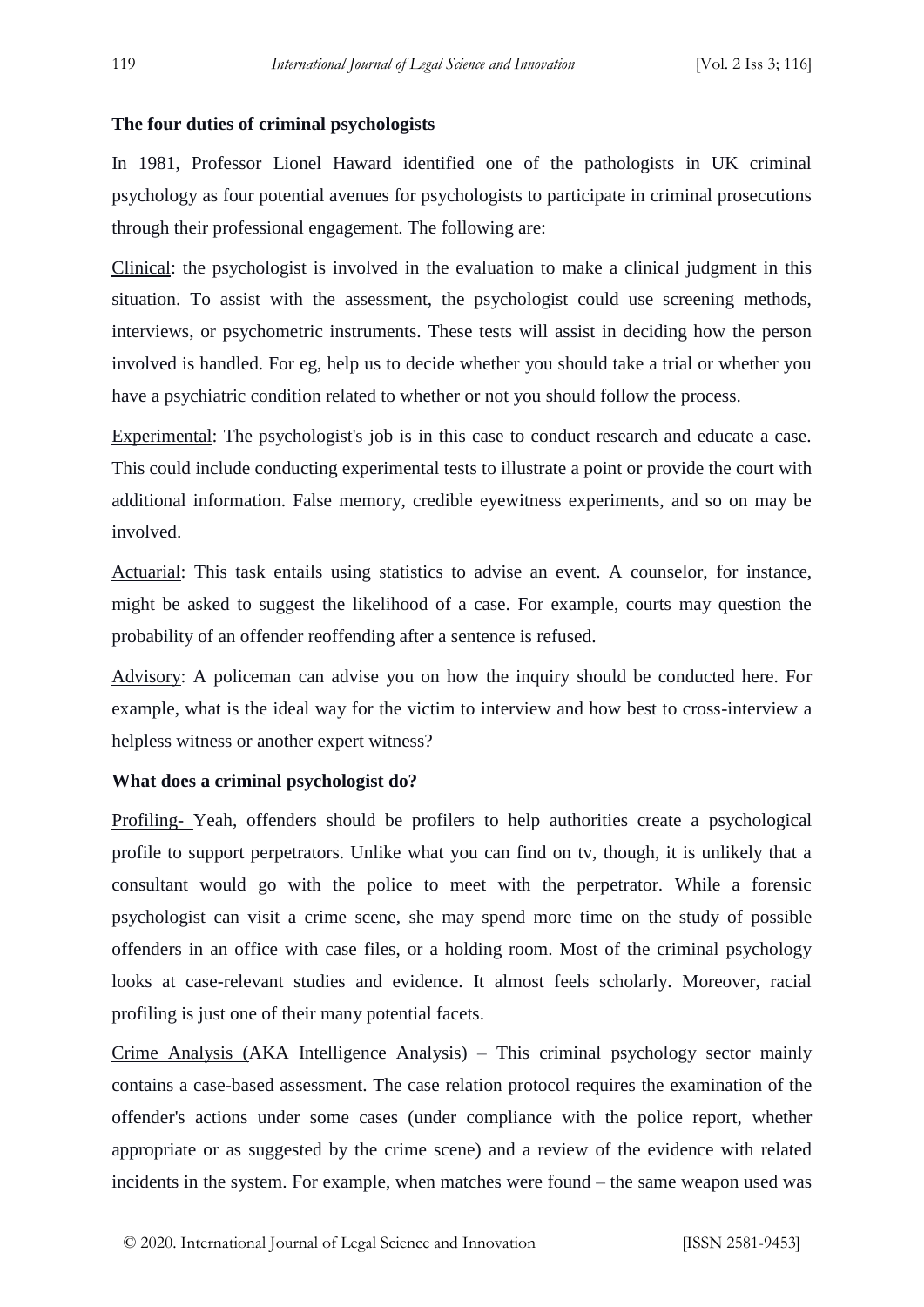used, the offender's threats were identical, and the crimes committed were committed at a close geographical location – the police can investigate whether the offender was potentially the same.

Consulting- Crime experts also work with police officers on various facets of a crime for their experience. For instance, all through questioning, individuals can assist them to ask appropriate questions or provide data to facilitate their inquiry.

Evaluation- The significant component of criminal psychology is evaluation. Psychological examinations are carried out to assess the condition of the mindset of a defendant. For example, if a suspect is in a steady mental state to be tested and has qualities that suit the alleged crime, a Psychologist may have to decide.

Research- The research of criminology and legal processes can include a wide range of practical research conducted by criminal psychologists. For starters, psychologists studied recall, witness testimonies, gathering facts and statements that have changed the way politicians and attorneys perform their practice in criminal law contexts.

Testimony of the Court- Criminal psychologists sometimes have to occur before the court to testify expertly. Many psychiatrists are founded on their professional judgment in their entire work. We focus their conclusions on research or review of evaluations and facts from other experts.

Psychological care- A criminal psychologist could also be requested to treat people that commit crimes. Everyone's task is to help their customers in dealing with and rehabilitating criminal behavior repercussions so that they can be useful members of society.

The lectures- A forensic psychologist may instruct at the university level in a school of psychology or crime. Furthermore, they may teach classes or offer workshops, such as those conducted by a federal agency (i.e. the DEA) or by police, at law enforcement agencies.

Interviews – conducting interviews (witnesses or offenders) is essential to gathering reliable and accurate information on the case. The biggest thing to interview them is that everyone has different method-children who have been a victim to the incident, for example, may have very valuable details because a child would have needed to be very careful in the process of the interview as that was emphasized by the consultant. The offender who would not want to admit can be an additional example. To establish the correct and productive approach, the police and the criminal psychologist use their offender profiles.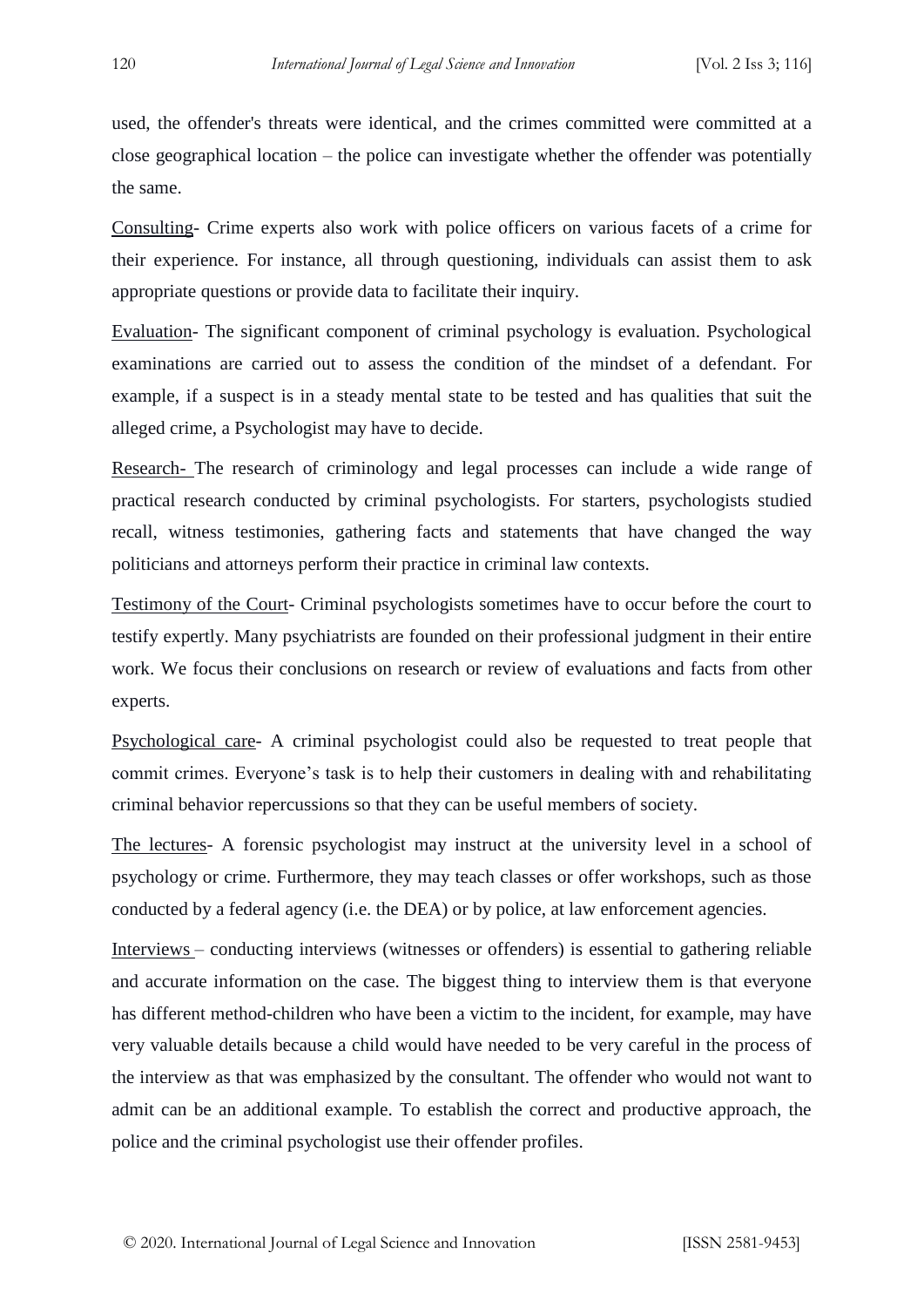Rehabilitation of prisoners – not just supporting the police in jail is part of a criminal psychologist's position. In many countries, society and government are worried about inmates getting their freedom from imprisonment and able to re-socialize. The qualified institutions in government work with forensic psychiatrists to accomplish this objective and to establish specific measures to prevent the offenders from committing a felony and, on the other hand, enabling them to regain their position in society.

# **V. CRIME PSYCHOLOGY AND FORENSIC PSYCHOLOGY PARALLELS**

Crime psychology as well as forensic psychology is strongly linked. Every career is respectful of criminal or civil investigations. Professional experts in both disciplines have the desire to collaborate with authorities and consider offenders' behavior and solve crimes. The academic discussion and knowledge in criminal justice professional work in every one of these fields.

#### **Differences in criminal and forensic psychology**

When contrasting criminal and forensic psychology, it's crucial to understand the biggest differences between professions and traditional ways. There are certain points of difference between the two pathways from the training needed for what their current tasks look like. Numerous individuals combine the words crime and forensic psychologist. People can identify themselves as one or the other and have the same tasks. There are, however, a few significant differences. If you speak about identifying a suspect who is probably a criminal psychologist. A forensic psychologist performs the most evaluation, but somebody who describes as a criminal psychologist does not have to do an examination. The psychology of criminals is studied by other scholars, although many individuals carrying out quantitative work classify themselves as forensic psychologists. The difference is that forensic psychologists treat all aspects of litigation, including civil cases, and that criminal psychologists concentrate on criminal matters.

#### **Educational requirements**

A bachelor's degree in the field of forensic science, such as an online Bachelor of Arts degree in forensic psychological studies from the University of Maryville, offers students a psychological, social, and criminal law curriculum that provides a full understanding of the modern forensic environment. While advanced education is required in both criminal and clinical fields, there are plenty of resources for anyone who does not want to obtain a Ph.D. or a psychologist. Bachelor's degree students may find, for instance, research on adjustments or activism.

© 2020. International Journal of Legal Science and Innovation [ISSN 2581-9453]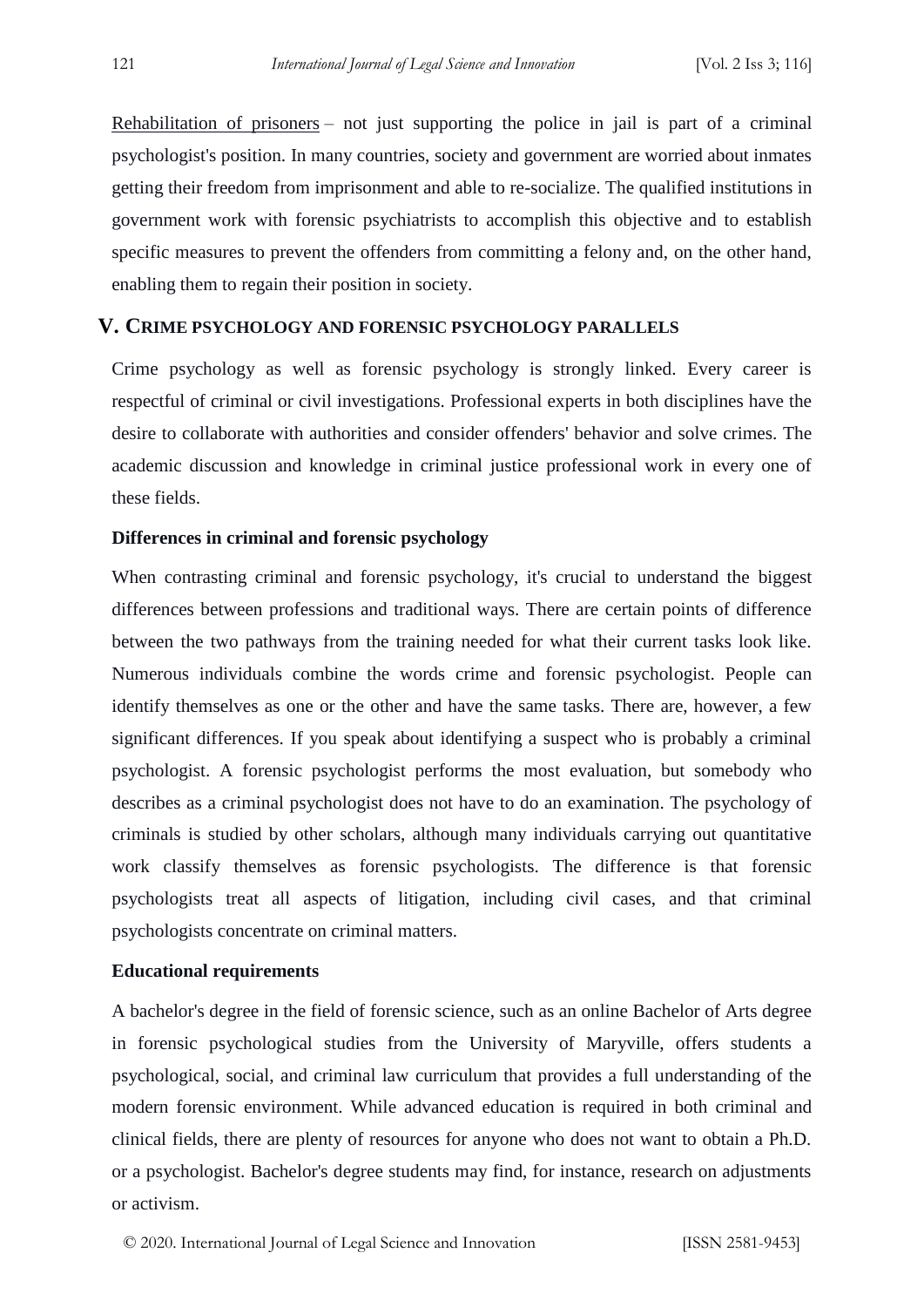In comparison, the sector of criminal psychology concentrates more on the knowledge of a criminal. Criminal science classes are also irregular behavior, habits of drug misuse, comportment figures, and juvenile science. Criminal psychology is generally not a program of the degree itself, but rather a B.S., Masters or Ph.D. in criminology or psychology.

# **VI. CAREER, PATH, AND SCOPE**

While crime prevention is about criminal behavior, it involves the criminal and civil procedure, prison service, at-risk therapy for teenagers, and scholarly study.

In terms of forensic psychology, a vast spectrum of individuals from suspects, witnesses, lawyers, and law enforcement must be measured. Forensic Psychology Graduates will also be jury advisors, psychologists for young criminals, specialist witnesses, and much more. Those who graduate from the University may be forensic psychologists or even professors of forensic psychology.

Graduates in forensic justice courses, as opposed to offenders or the courts, deal directly with criminals and those examining them. Criminal aspirants may consider disciplinary research, surveillance, and psychology. Across both of these areas, forensic justice professionals are trained to communicate with individuals with mental health issues in the form of critical thought and analytical competencies, to follow and uphold their legal policy.

#### **What does a criminal psychologist have to do?**

- $\triangleright$  Psychological and justice expertise: Forensic psychologists are highly trained on both legal and human behavioral matters. They will also be psychological specialists, attorneys, and also technical professionals.
- $\triangleright$  Psychological testing: competence in management and interpretation of psychological assessments is also important.
- $\triangleright$  Legislation on mental wellbeing: forensic psychiatrists in the world of justice tend to have an outstanding power of the legislation on mental health. State laws, jurisdiction, and legal procedures do need to be recognized.
- $\triangleright$  Exceptional communication skills: forensic psychologists should be excellent at persuasion, including constructive and empathetic listening. Becoming often a topic in the trial for forensic counselors, good public speaking skills, and the capacity in stressful situations to remain calm are very helpful.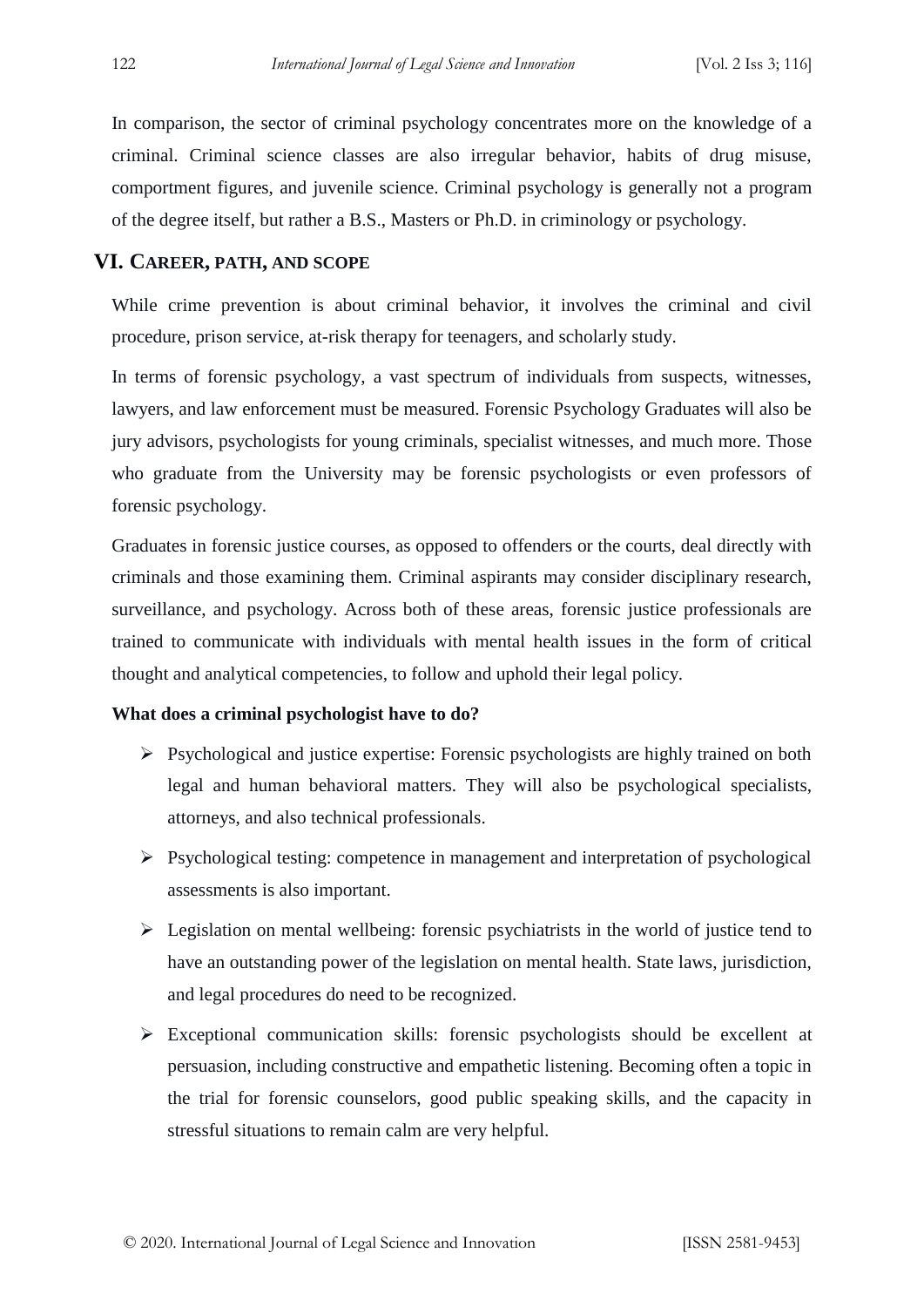- $\triangleright$  Skills: Like clinical psychologists, criminal psychologists should be capable of maintaining organized records and to interact professionally and impartially with individuals from several diverse groups and orientations.
- $\triangleright$  Capacity to establish trust: in a trial, it is highly necessary to create trust between the complainant and all stakeholders.
- $\triangleright$  Science: Impeccable know-how in science is also a must. It is important to be able to study past cases effectively, review facts, and carry out interviews.
- $\triangleright$  Keen attention to detail: it is equally important to have an eye for detail and to learn patterns of behavior.

# **VII. CRIMINAL PSYCHOLOGIST'S EXPERTISE AND PROBLEMS**

This takes a lot of consideration to pursue forensic justice as a career. When your decision is the best one, spend some time reviewing your talents, skills, and priorities. Given the complex complexity of this career, you will face some very disturbing circumstances. Certain qualities are important for a forensic psychologist because people often do not realize what is real or what is false. They are good instincts.

To be descriptive and reflective, as the individual talks thoroughly about his responses and the environment. Problem-solving is another trait that you need to be able to recognize and understand the behaviors of offenders as well as to solve challenges, as there are no difficulties to interpret spoken and written communication skills. Okay, the only way to figure out why you're actually into this is to talk to a successful forensic psychologist.

How to become a criminal psychologist?

# Education Requirements

You need a graduate degree in psychology to work as a psychologist. You will need a bachelor's degree to be accepted in such a program; pupils will often have a degree in psychology but that is not strictly necessary. To apply for a graduate school, you will also need the GRE.

You can hear about conducting research and basic clinical practices in a program leading to a Doctor in Philosophy (Ph.D.) in clinical psychology with a medical specialty or a Ph.D. in clinical forensic psychology.

You research law, depression, crime, psychiatry, and assessments in these programs. You deliver a dissertation and can also undergo clinical instruction in psychology depending on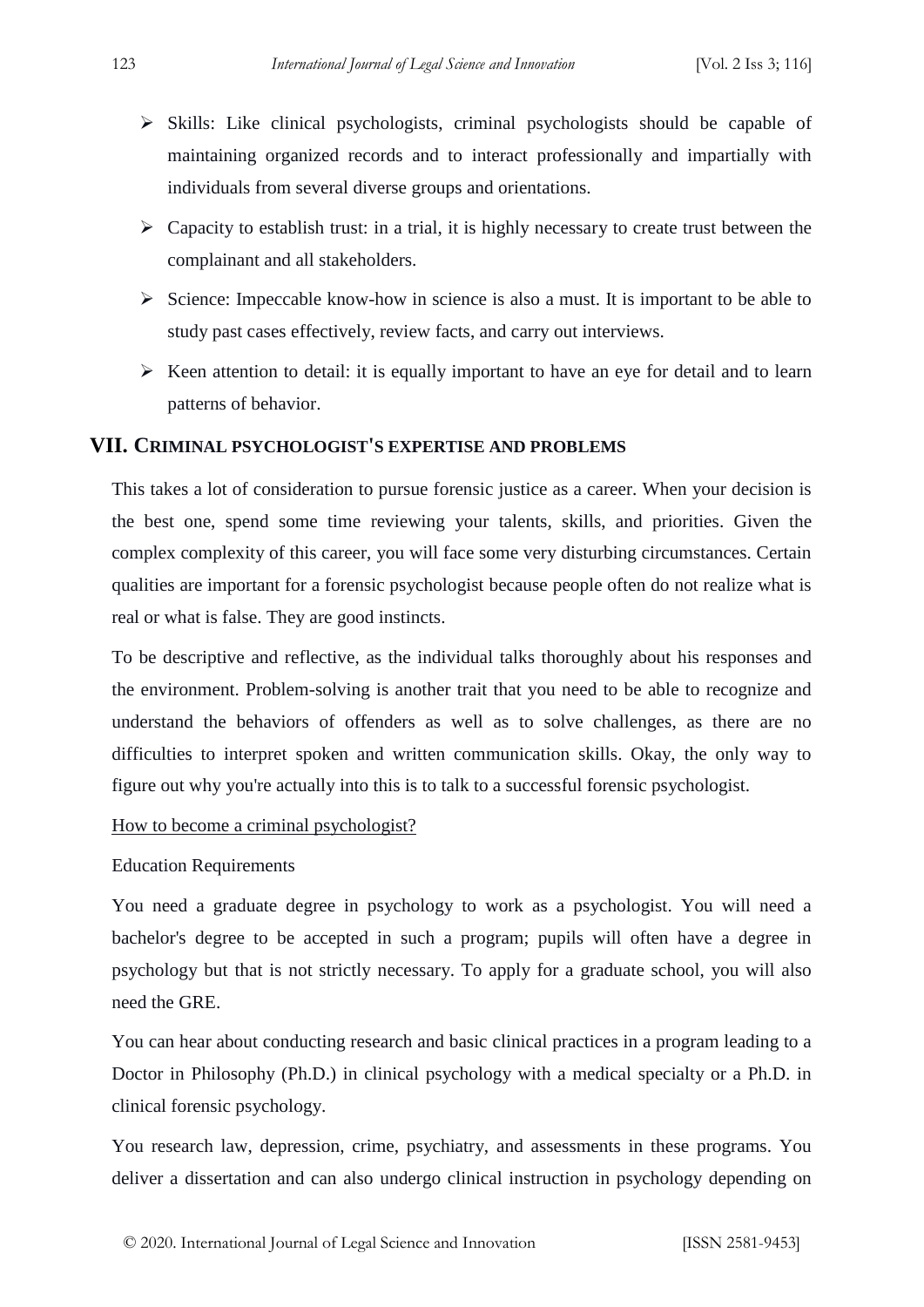the course. You have a professional tutor to guide you while you study and write the report, and you can select a curriculum that is a specialist in your research interests (what may range from competency testing and juvenile offenders to suicide risks).

#### Licensing and Certification

You need to be certified as a psychologist to work as a criminal psychologist. Basic criteria for registration differ by jurisdiction but usually include a jurisdiction psychology board test. The Alliance of State and Provincial Psychological Boards is always the exam produced.

The American Board of Professional Psychology, an organization honoring practitioners who have developed a specialty, provides free credentials as a forensic psychologist. You have to receive a Degree, undertake an internship, work in the industry, show proof of further experience, and obtain a certificate in the state of a specialty to gain this qualification.

The effect of psychology on the law

Over the years, a deeper awareness of neuroscience, psychiatry, and human nature, as well as improvements in the way the defendant feels of the court system, has made substantial changes in how the criminal justice system treats the mentally ill.

Amid the big developments in the push to de-institutionalize mentally ill individuals that have combined with more sophisticated medicine and a better awareness of the origins and possible therapies for psychiatric illnesses. Furthermore, the DE penalization of homosexuality in the US was undoubtedly motivated by the increasing tolerance culture that homosexuality — and more recently, transgender — is not psychiatric conditions.

# **VIII. CONCLUSION**

A doctorate in psychology and a license to practice is required for becoming a criminal psychologist. They typically have a postdoctoral thesis or research into criminal activity or discrimination done. Crime psychologists also come from a legal background and carry the expertise they have acquired to graduate programs where they develop their social assessment abilities. There are also other jobs in the profession and often individuals who research criminal justice are working as social care or in law enforcement matters, either as correction agents or probation officers or as cops, firemen, emergency dispatchers, and ambulances officers.

Crime psychologists are specialized in recognizing and understanding offenders' motives to build a psychological profile. We analyze offending habits and treat certain problems of mental health. Even they reach the courtroom to send expert witnesses. Such roles include